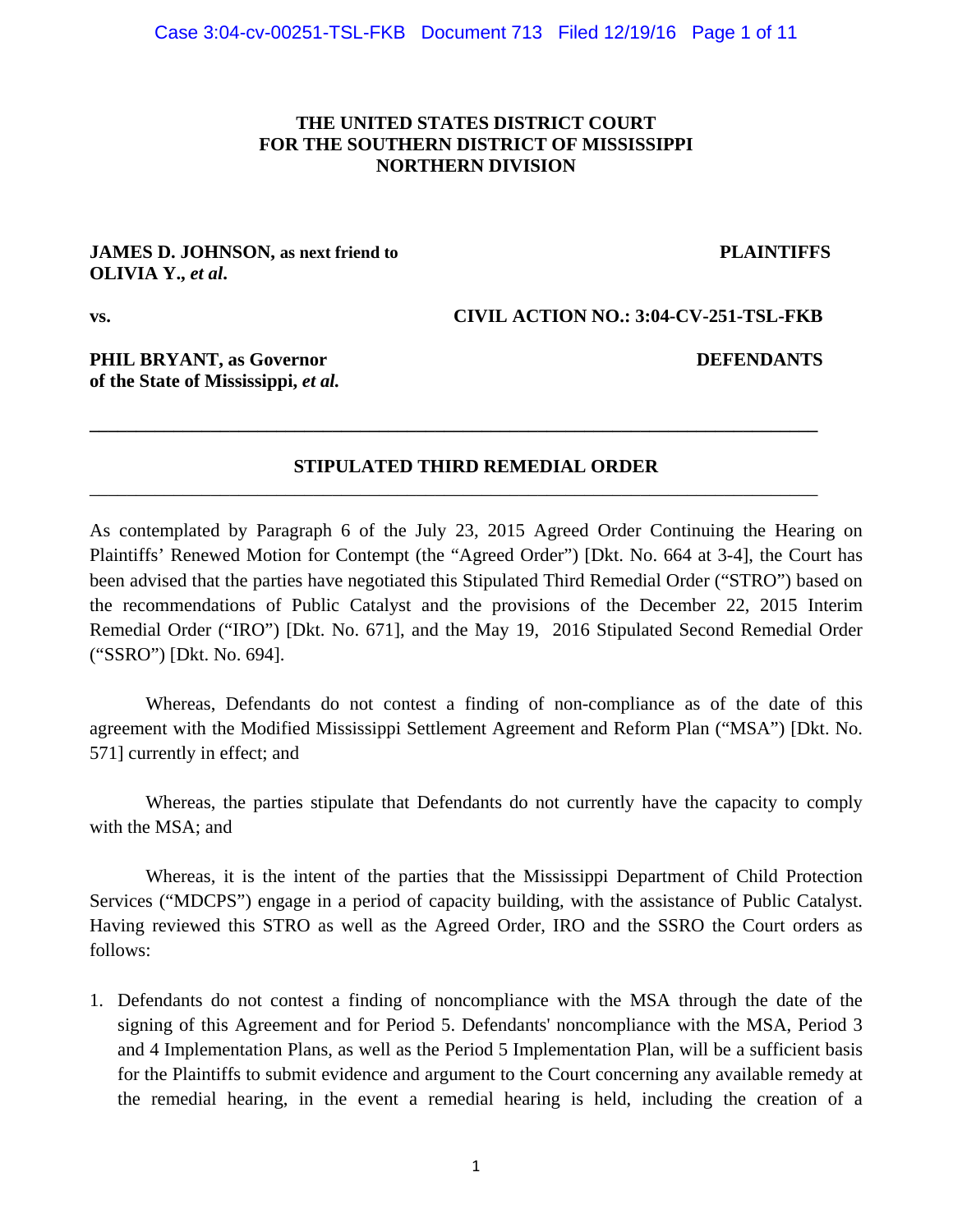receivership. The Defendants reserve the right to present evidence and argument in defense against or in favor of any remedy, except that Defendants may not argue that the finding of noncompliance, rather than contempt, legally precludes the imposition of a receivership.

## 2. Agreed Order, IRO and SSRO Provisions Pending

The provisions of the Agreed Order, IRO and SSRO are incorporated in this STRO as if stated in full herein. To the extent that those provisions have not yet been fully implemented, Defendants are ordered to implement the provisions of those three Orders during the duration of this STRO, including but not limited to:

- a. Complete the creation and implementation of a fully functional child welfare agency, MDCPS, which is independent of, although housed within, the Mississippi Department of Human Services, not later than July 1, 2018;
- b. MDCPS shall continue to maintain and staff a second Deputy Director for Field Operations position, or equivalent title/position, within MDCPS to ensure adequate management, supervision and support of the MDCPS Regional Directors;
- c. Not later than December 31, 2016, MDCPS shall fully implement the provisions of the priority hiring plan set forth in the Recruitment, Hiring and Retention ("RHR") Plan submitted to Public Catalyst on May 25, 2016, and not later than July 1, 2017, fully implement all remaining provisions of the RHR;
- d. Not later than December 31, 2016, MDCPS shall complete the requirements of producing a better resourced MDCPS Field Operations team in the State Office whose sole task is to provide the regions more robust and continuous support, guidance and accountability in the areas of foster care, adoption and child protective services; not later than February 15, 2017, Public Catalyst will certify whether Defendants have completed these requirements;
- e. Not later than December 31, 2016, MDCPS shall complete the allocation of Personnel Identification Numbers (PINS) for adequate administrative staff for each region to each Regional Director, to support the administrative work in that region, including staff specifically assigned to develop human resources, obtain sufficient facilities, equipment, data, flexible funds and services; not later than February 15, 2017, Public Catalyst will certify that Defendants have completed this allocation.
- f. Not later than February 15, 2017, Public Catalyst will certify whether State Office staff who are responsible for foster care and adoption program functions have been moved to MDCPS Field Operations.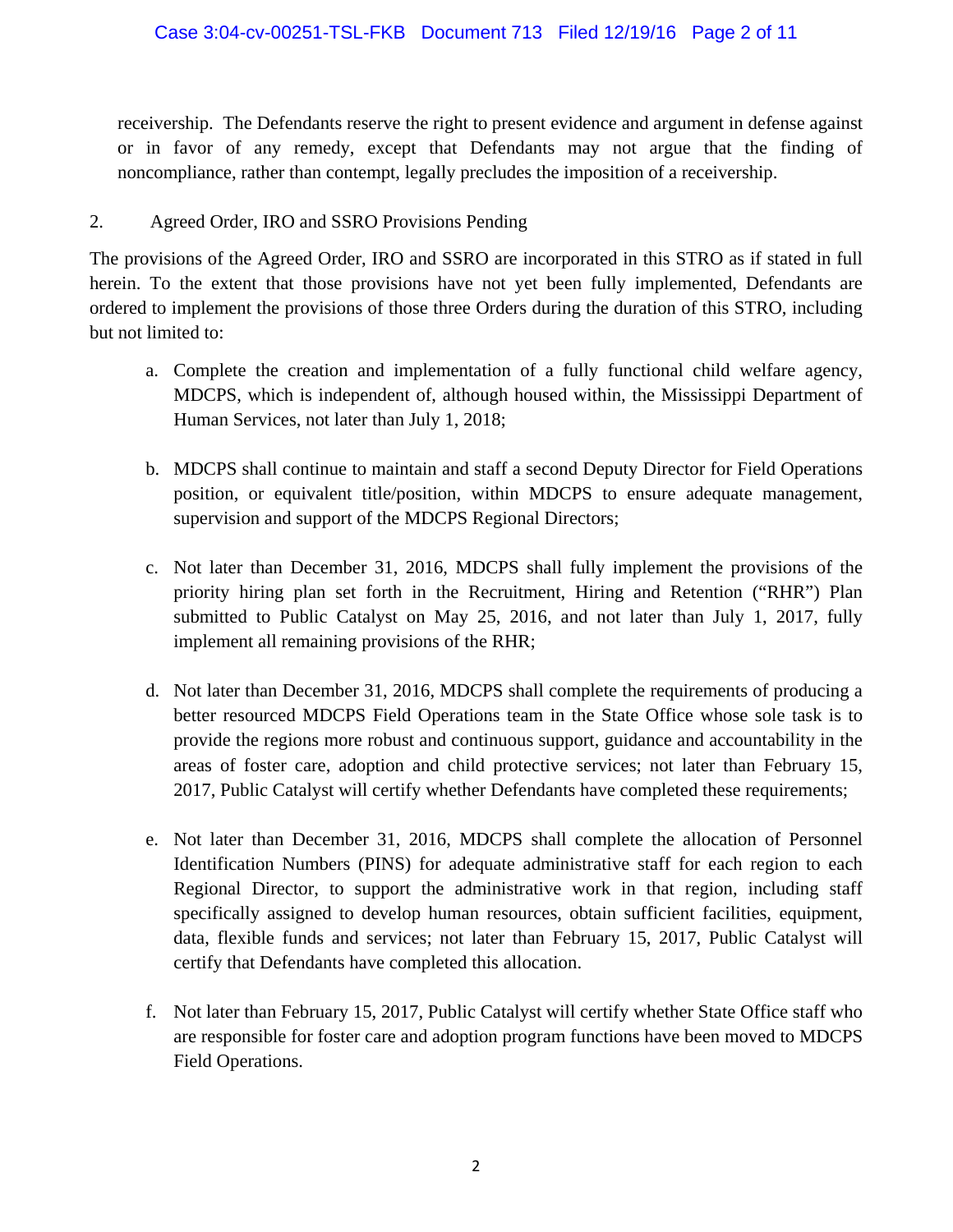- g. All newly hired caseworkers will be equipped with smart phones and/or tablets prior to receiving a caseload.
- h. Not later than October 15, 2016, Defendants shall provide the first annual schedule for procurement of and implementation of the Comprehensive Child Welfare Information System (CCWIS) system, to replace MACWIS.
- i. By December 31, 2017, the Defendants shall determine whether to pilot a targeted, countybased privatization of child welfare services**.**
- j. MDCPS shall, not later than January 31, 2017, submit a recommendation for amendment of the applicable court rules to make MDCPS a party to proceedings involving children in MDCPS' custody that concern the issues of child custody, termination of parental rights and adoption.
- 3. Worker and Supervisor Qualifications
	- a. MDCPS shall hire caseworkers who have, at minimum, a bachelor's degree in social work or a related human services degree. Public Catalyst shall review and determine which degrees qualify as related human services degrees.
	- b. MDCPS shall hire or promote to the position of caseworker supervisor only persons who have, at minimum, the following qualifications:
		- 1) A master's degree in social work or related human services degree and two years of experience working with children and families, preferably in foster care.
		- 2) A bachelor's degree in social work or related human services degree with three years of experience working with children and families, preferably in foster care.
- 4. Training
	- a. MDCPS shall maintain a Training Unit headed by a qualified director of training. The Training Unit shall have sufficient staffing, funding, and other resources to assure that comprehensive child welfare training is provided to enable all caseworkers, supervisors, and other child welfare agency employees to comply with the relevant mandates of this STRO, MDCPS policy, and reasonable professional standards.
	- b. MDCPS caseworkers shall receive a minimum of 270 hours of pre-service training, which includes instructional training and supervised field training, and may include E-Learning. Any E-learning training is subject to the approval of Public Catalyst. Pre-service training provided during an MDCPS internship or previous employment with MDCPS may be counted towards the pre-service training requirement if that training is substantially similar to the training provided to new hires.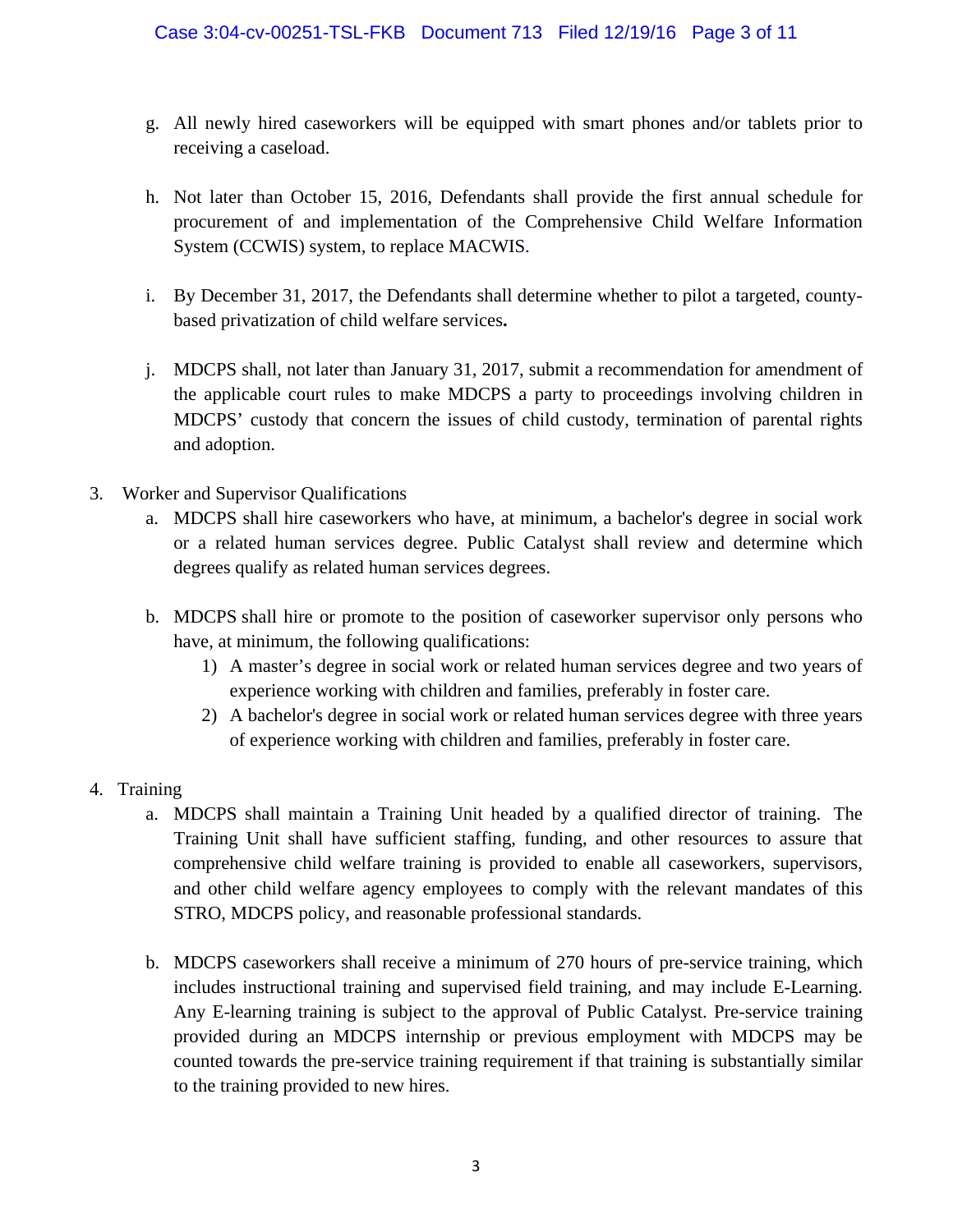- c. MDCPS caseworker trainees, as part of pre-service training, may be assigned specific tasks or activities in connection with a case that is the primary responsibility of an experienced caseworker and may, under appropriate supervision, be assigned responsibility for a "training caseload" with progressively responsible caseload assignment:
	- 1) Upon successful completion of a competency test, reviewed and approved by Public Catalyst and administered subsequent to the trainee's fourth week of work, up to 5 cases may be assigned with supervisor approval;
	- 2) Final caseloads may be assigned after successful completion of pre-service training, all competency-based tests and a satisfactory review by the training team;
	- 3) All competency tests, modifications to competency tests, and the standards for passing competency tests, must be reviewed and approved by Public Catalyst.
- d. MDCPS caseworker supervisors, within 90 days of hire or promotion, shall receive a minimum of 40 hours of training, directed specifically at the supervision of child welfare caseworkers.
- 5. Caseloads and Case Services
	- a. Defendants shall submit a plan, including supporting data and information, by December 15, 2016, and have it approved by Public Catalyst, to:
		- 1) measure caseloads according to the new weighted caseload standards set forth in Exhibit "A" of this STRO, using the results of the September 2016 caseload audit;
		- 2) streamline in-home (prevention/protection) and out-of-home (placement) case service types; and
		- 3) streamline the County of Responsibility/County of Service case types
	- b. Public Catalyst will establish performance targets for MDCPS caseload compliance by March 1, 2017, and report on compliance to the parties every three (3) months.
	- c. Defendants will comply with the caseload compliance performance targets established by Public Catalyst.
	- d. Defendants shall achieve full caseload compliance with the new weighted caseload standards by December 31, 2017.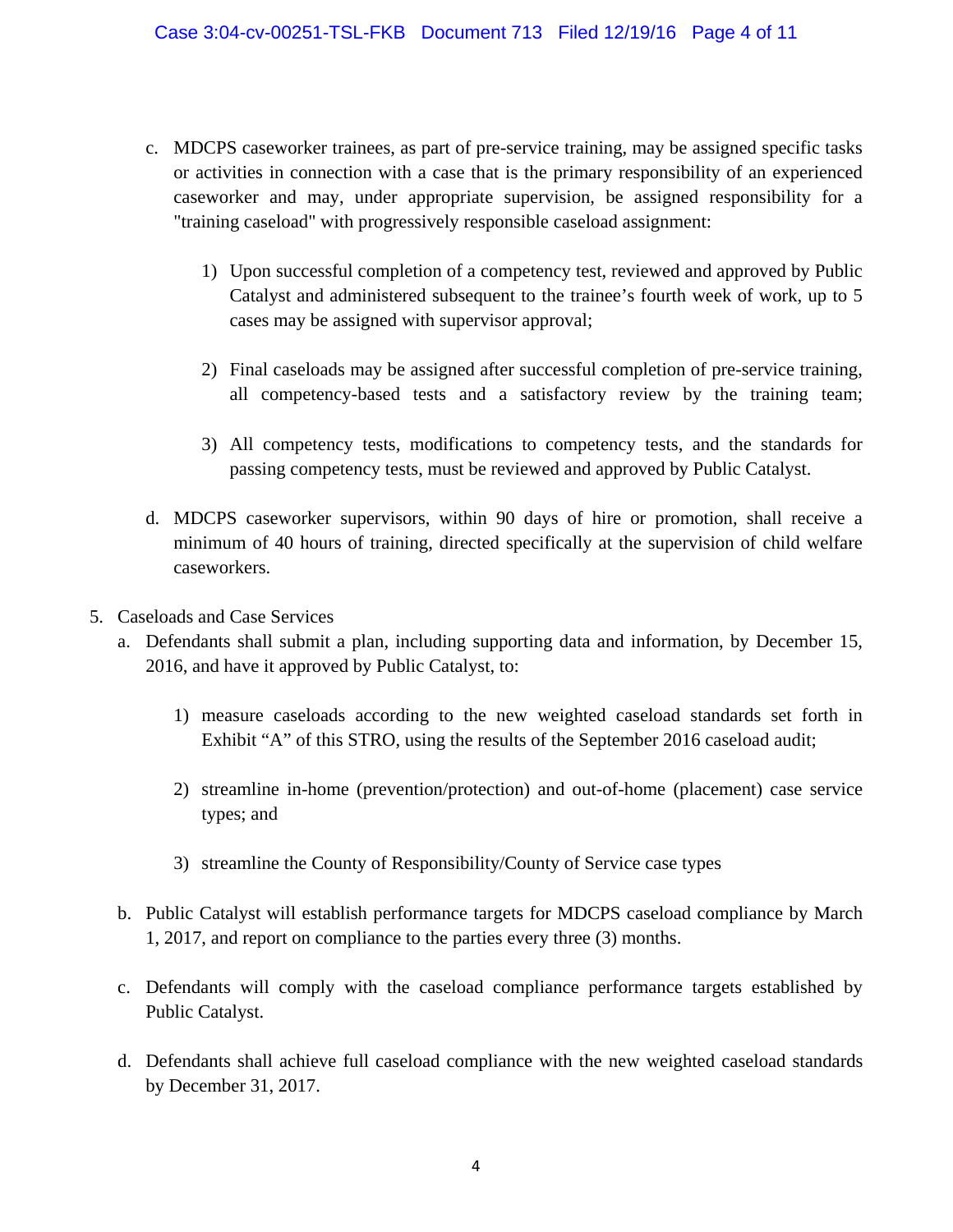- 6. Placements
	- a. Unlicensed Placements
		- 1) Backlog of Unlicensed Homes

Of those 496 unlicensed homes in the backlog identified by Public Catalyst on August 15, 2016, the Defendants shall review and determine on a priority basis, within the time frames stated below, whether these homes meet MDCPS licensing standards.

- a) Defendants shall prioritize the review of the 496 unlicensed homes in the backlog by first reviewing all those unlicensed homes in the backlog with children placed under six (6) years of age and who are in the custody of MDCPS (Priority One), followed by all those unlicensed homes in the backlog with children who, as of November 1, 2016 and/or February 1, 2017, have not been visited by MDCPS for 60 days or more (Priority Two).
- b) The prioritized review, described in Paragraph 6.a.1)a) above, shall result in no fewer than 164 of the 496 unlicensed homes but all of the children in Priority One in the backlog being reviewed by December 31, 2016, and with all children in Priority Two, no fewer than 332 of the 496 unlicensed homes in the backlog being reviewed by March 31, 2017.
- c) By June 30, 2017, all of the 496 unlicensed homes in the backlog, identified by Public Catalyst on August 15, 2016, shall either be licensed, closed or remain open and unlicensed with an order of the court as defined in Paragraph 6.a.3)a).
- d) Public Catalyst, in collaboration with MDCPS, will conduct a quality review of a sample of the files reviewed in the backlog of 496 unlicensed homes by March 31, 2017.
- 2) New Placements into Unlicensed Homes or Facilities: August 16, 2016 to June 30, 2017.
	- a) Public Catalyst shall, by December 31, 2016, approve the licensure process used by MDCPS for new placements into unlicensed homes and facilities, including the emergency placement checklist safety standards, the home study and related licensure forms and documents, time frames for completing the licensure process, and percentages for licensure of unlicensed placements made during the period.
	- b) Public Catalyst, in collaboration with MDCPS, will conduct periodic quality reviews of the expedited relative placement licensure process during the pendency of this STRO.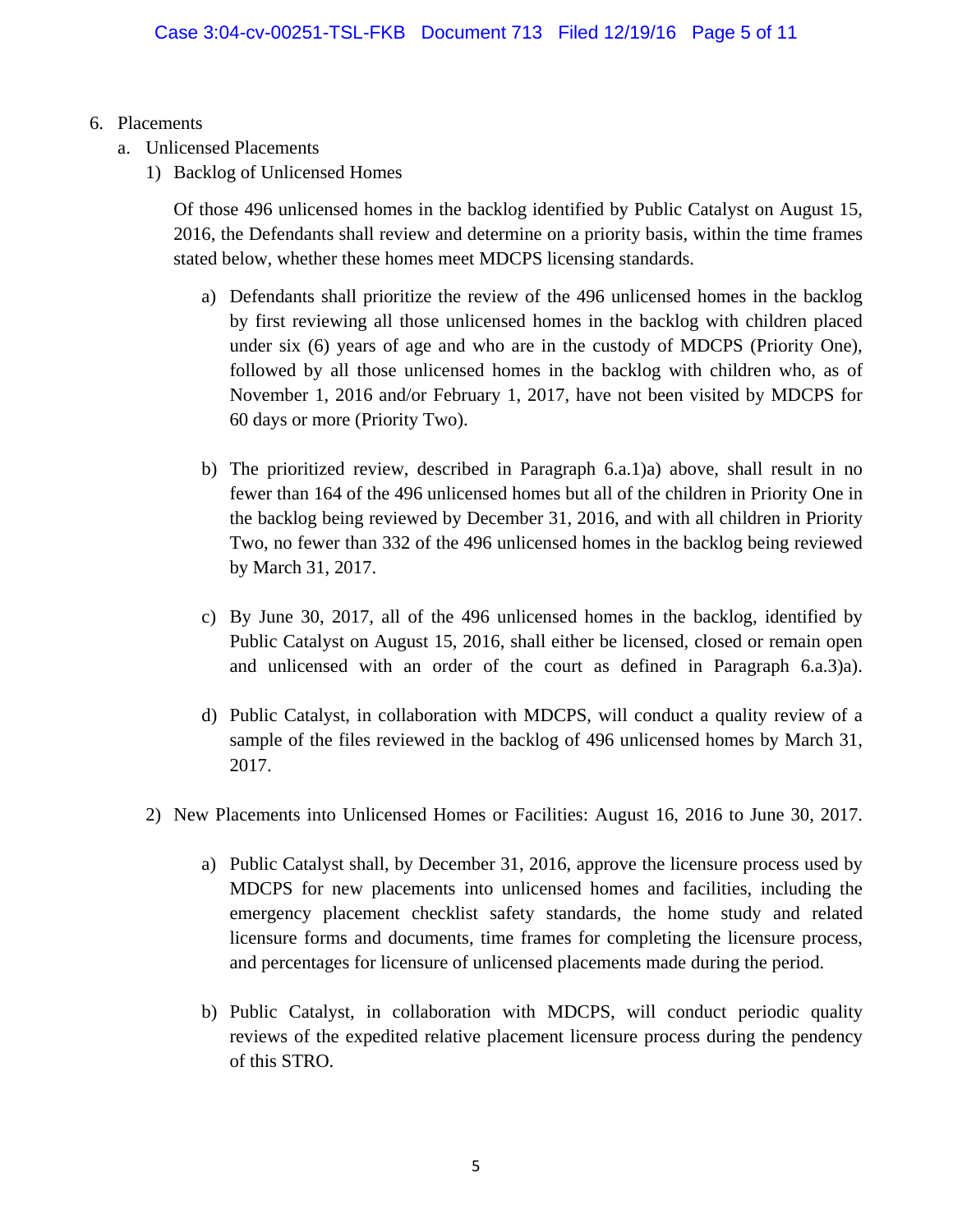- c) Beginning with placements made on July 1, 2017, and thereafter, all homes and facilities with children placed who are in the custody of MDCPS shall be timely licensed and subject to the licensure process approved by Public Catalyst on December 31, 2016.
- 3) For Unlicensed Placements that Cannot Meet Licensure Standards

No child shall remain in a home or facility determined to be unable to meet MDCPS licensing standards, absent an order by a state court with jurisdiction over child custody directing the placement of the child into a specific unlicensed placement. Defendants shall not be held accountable for a state court's order as long as MDCPS documents that it presented information to the court that the home has not met licensing standards, the reasons why the home has not and cannot meet licensing standards, and that a licensed home or facility or, one time only, an appropriate expedited relative placement is available.

- a) Safety Issues: If it is determined that an unlicensed home or facility is unable to meet MDCPS licensing standards due to a safety issue, Defendants shall take all reasonable efforts to immediately ensure the child's safety and to remove the child, including, if required by the court, seeking an emergency court order. Defendants shall not be held accountable for the state court's order as long as MDCPS documents that it presented information to the court that the home or facility has not met licensing standards and that a licensed home or facility or an expedited relative placement is available. If the child is not in imminent danger, MDCPS shall implement a safety plan and within five (5) calendar days, either cure the licensing deficiency if feasible, or move the child to a licensed home or facility or, one time only, an appropriate expedited relative placement.
- b) Non-safety Issues: If MDCPS determines a home to be unable to meet MDCPS licensing standards due to a non-safety issue, Defendants shall, within 30 calendar days of that determination, either cure the licensing deficiency if feasible, or move the child to a licensed home or facility or, one time only, an appropriate expedited relative placement.
- c) Public Catalyst will certify to the parties every three months, commencing on April 1, 2017, MDCPS's performance on the Placements requirements of Paragraph 6.
- b. Family Based Placements
	- 1) Number of Available Licensed Placements

Based on the results of a data driven needs assessment that shall be completed by MDCPS in January 2017, Public Catalyst, in conjunction with MDCPS, shall establish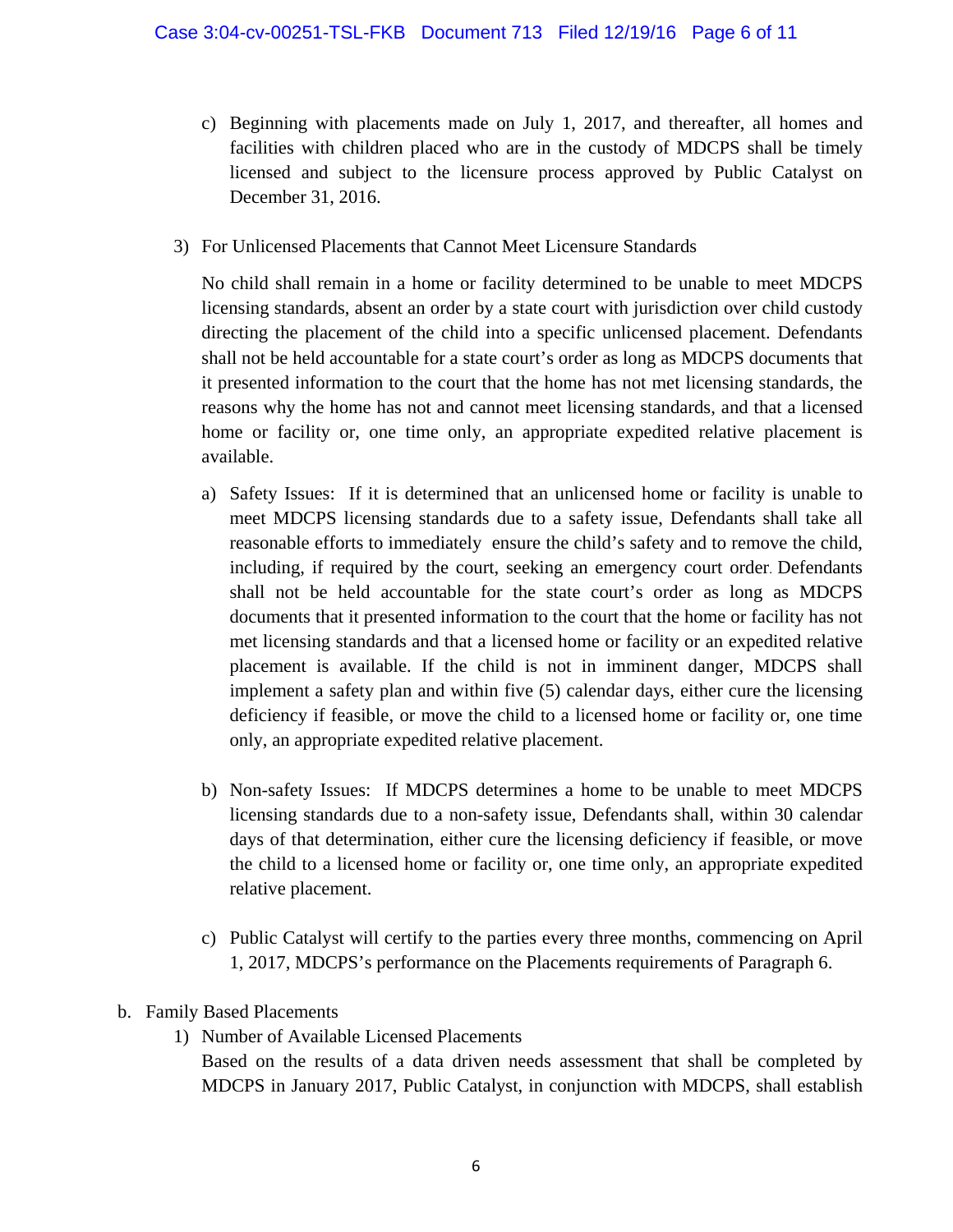statewide and county performance requirements and time periods by February 1, 2017 for new home licensure in calendar year 2017. Public Catalyst will report to the parties MDCPS' progress on achieving the performance requirements. The Defendants shall meet the performance requirements, including time periods.

2) Additional Licensed Placements

Not later than February 1, 2017, MDCPS shall begin to implement the plan to recruit and retain additional licensed placements and shall maintain the additional number of total placements, as necessary during the applicability of this STRO.

- 7. Child Safety and Critical Indicators
	- a. Maltreatment in Care
		- 1) Public Catalyst will certify the baseline for maltreatment in care of children who are in the custody of MDCPS.
		- 2) The rate of maltreatment in care shall be calculated as follows: Of all children in foster care during the period, what percent were victims of substantiated maltreatment by a foster parent or facility staff member. A child is counted as having been maltreated in foster care if the perpetrator of the maltreatment was identified as a foster parent or a residential facility staff member. The numerator shall consist of all children whose maltreatment is substantiated during the period. The denominator shall consist of all children placed in foster care during the period. The observation period is six (6) months. The initial reporting period for this indicator will be April 1, 2016-September 30, 2016.
	- b. Provision of Health Care to Children
		- 1) Public Catalyst will complete a sample case record review by October 31, 2017, to assess the extent to which follow-up medical care is identified as needed and provided to children who are in the custody of MDCPS.
	- c. Permanency
		- 1) Public Catalyst will collaborate with MDCPS to certify the baseline for the following child permanency indicators:
			- a) Of all children in foster care on the first day of a 12-month period, which shall commence on October 1<sup>st</sup> of any given year, the percent of children discharged from foster care to permanency within 12 months. The numerator is the number of children in the denominator who discharged from foster care to permanency within 12 months. The initial reporting period for this indicator will be October 1, 2016- September 30, 2017;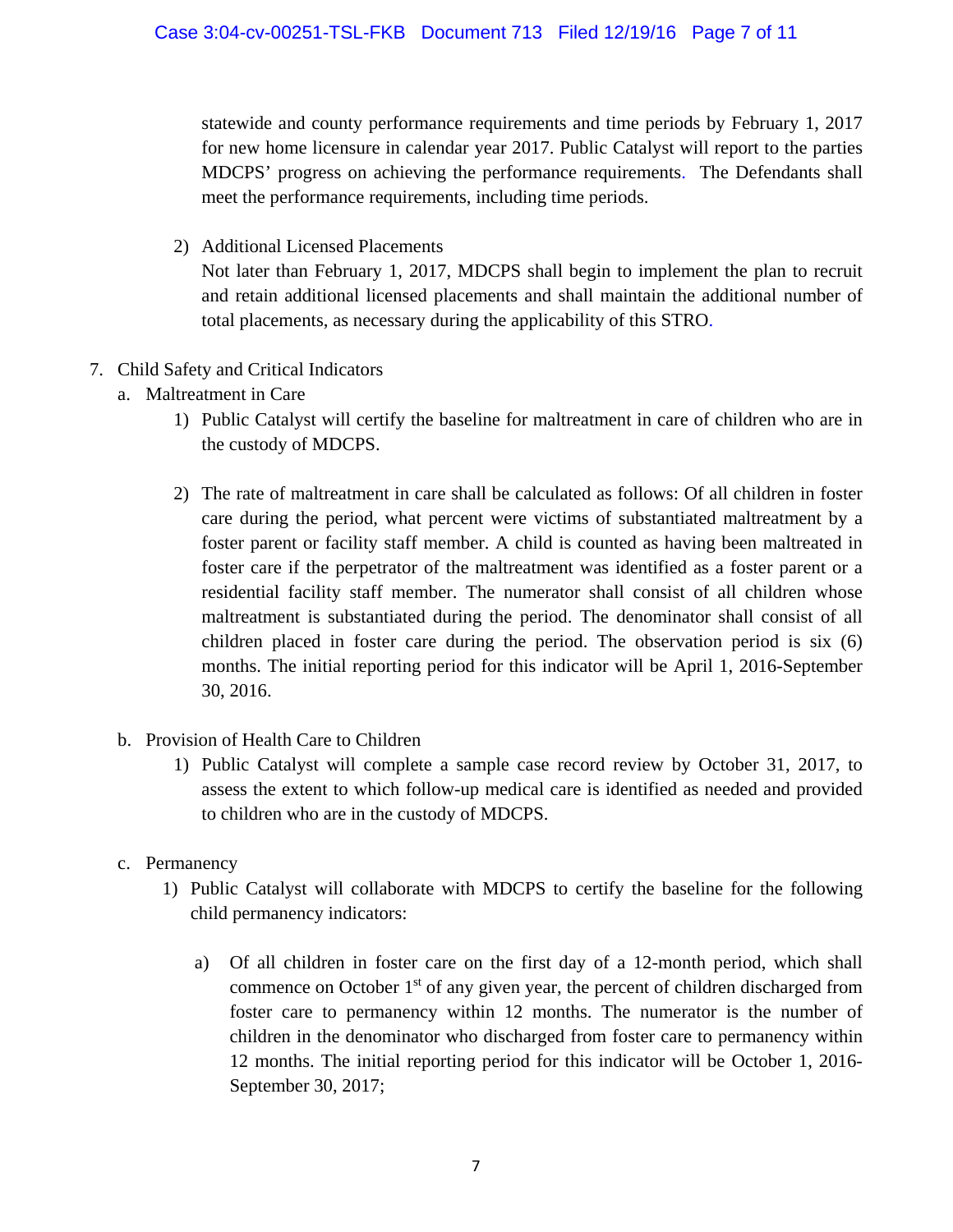- b) Of all children in foster care on the first day of a 12-month period, which shall commence on October  $1<sup>st</sup>$  of any given year, the percent of children discharged from foster care to permanency within 13-23 months. The numerator is the number of children in the denominator who discharged from foster care to permanency within 13-23 months. The initial reporting period for this indicator will be October 1, 2016- September 30, 2017;
- c) Of all children in foster care on the first day of a 12-month period, which shall commence on October  $1<sup>st</sup>$  of any given year, the percent of children discharged from foster care to permanency in 24 months and more. The numerator is the number of children in the denominator who discharged from foster care to permanency in 24 months and more. The initial reporting period for this indicator will be October 1, 2016-September 30, 2017.
- 2) For all of the foregoing indicators, permanency is defined as: discharges from foster care to reunification with the child's parents or primary caregivers; durable legal custody; guardianship; or adoption. MDCPS will report, separately, discharges by permanency type and by time to permanency.
- 3) For all children in the care of MDCPS who were adopted in 2016, Public Catalyst will collaborate with MDCPS to certify the data used to calculate the average and median lengths of time to adoption finalization for each child from the date on which that child's adoption goal was established, and from the date on which the child's parents' rights were terminated.
- d. Child Visitation
	- 1) Public Catalyst will certify the baseline percent of MDCPS worker-child visits which will be calculated by dividing the total number of actual worker-child visits required in a six-month period by the total number of required worker-child visits during that period. The calculation will include all children who were in care for at least one full month during the period.
	- 2) Public Catalyst will certify the baseline data on the distribution of required worker-child visits during a six-month period selected by Public Catalyst during the pendency of this STRO, to include the percent of children who received two required visits, one visit or zero visits on a monthly basis and for the period. For children who received no worker visits during any full month in the period, MDCPS shall provide, and Pubic Catalyst shall authenticate, data on the distribution of the last worker visit for those children.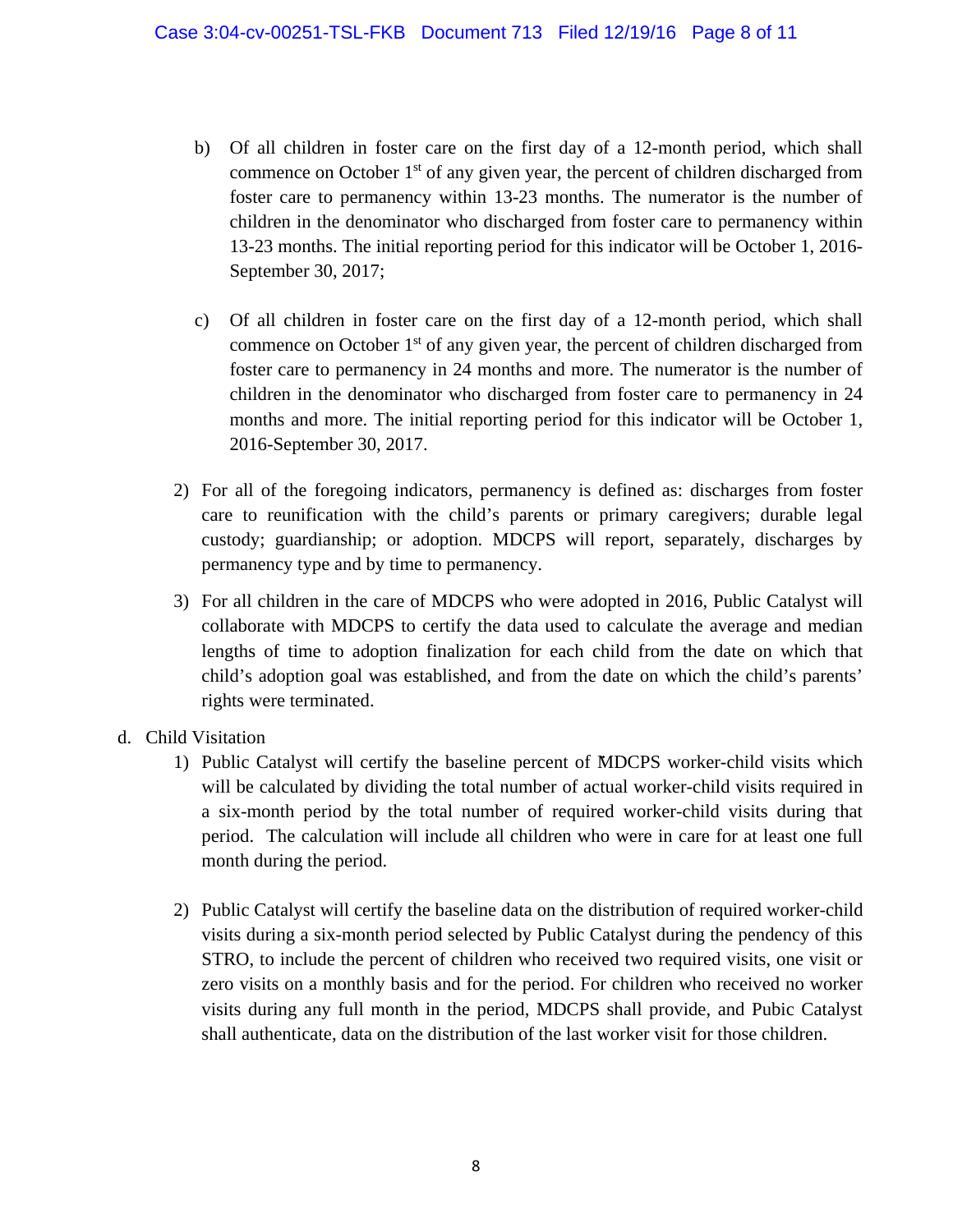- e. MDCPS will submit proposed policy changes by January 15, 2017, for Public Catalyst's review and approval, to strengthen and clarify the role of the Special Investigations Unit with respect to screening and investigating maltreatment in care.
- f. MDCPS will submit a plan by January 3, 2017, for Public Catalyst's review and approval, to enhance the ongoing quality assessment of, and accuracy of, hotline screening dispositions. Defendants will implement the approved plan.
- g. Public Catalyst will assess the quality of hotline screening by June 30, 2017.
- h. Once Public Catalyst certifies baseline data from MDCPS for each critical indicator in 7(a) (b) (c) and (d) above, Public Catalyst will continue to certify MDCPS data for each indicator on a semi-annual basis during the period of this STRO in a format to be determined by Public Catalyst and MDCPS. Each of these data indicators will be subject to data quality review.
- i. Monitoring under the existing MSA during the period in which the STRO is in effect will be temporarily superseded by the provision of verified data on critical indicators as described in Paragraph 7 of this STRO.
- j. Plaintiffs retain the right to seek immediate relief from the Court if any of the data reported on the critical indicators during this period requires the need for additional remedial action by the Court, given the issues raised in the pending contempt motion.
- 8. Public Catalyst shall, in conjunction with MDCPS, report on a quarterly basis on the Defendants' compliance as to the specific provisions of this Order during the time this STRO remains in effect.
- 9. This STRO shall remain in effect until December 31, 2017, after which the 2<sup>nd</sup> Modified Settlement Agreement (MSA) shall go into effect.
- 10. The remedy phase of the Motion for Contempt shall be continued until the  $2<sup>nd</sup> MSA$  goes into effect, and may be invoked by Plaintiffs at any point during the period of the STRO, both for violations of the MSA [Dkt. No. 571] previously in effect and for violations of the provisions of this STRO.

SO ORDERED this 19<sup>th</sup> day of December, 2016.

 $/s/T$ om S. Lee SENIOR DISTRICT JUDGE, TOM S. LEE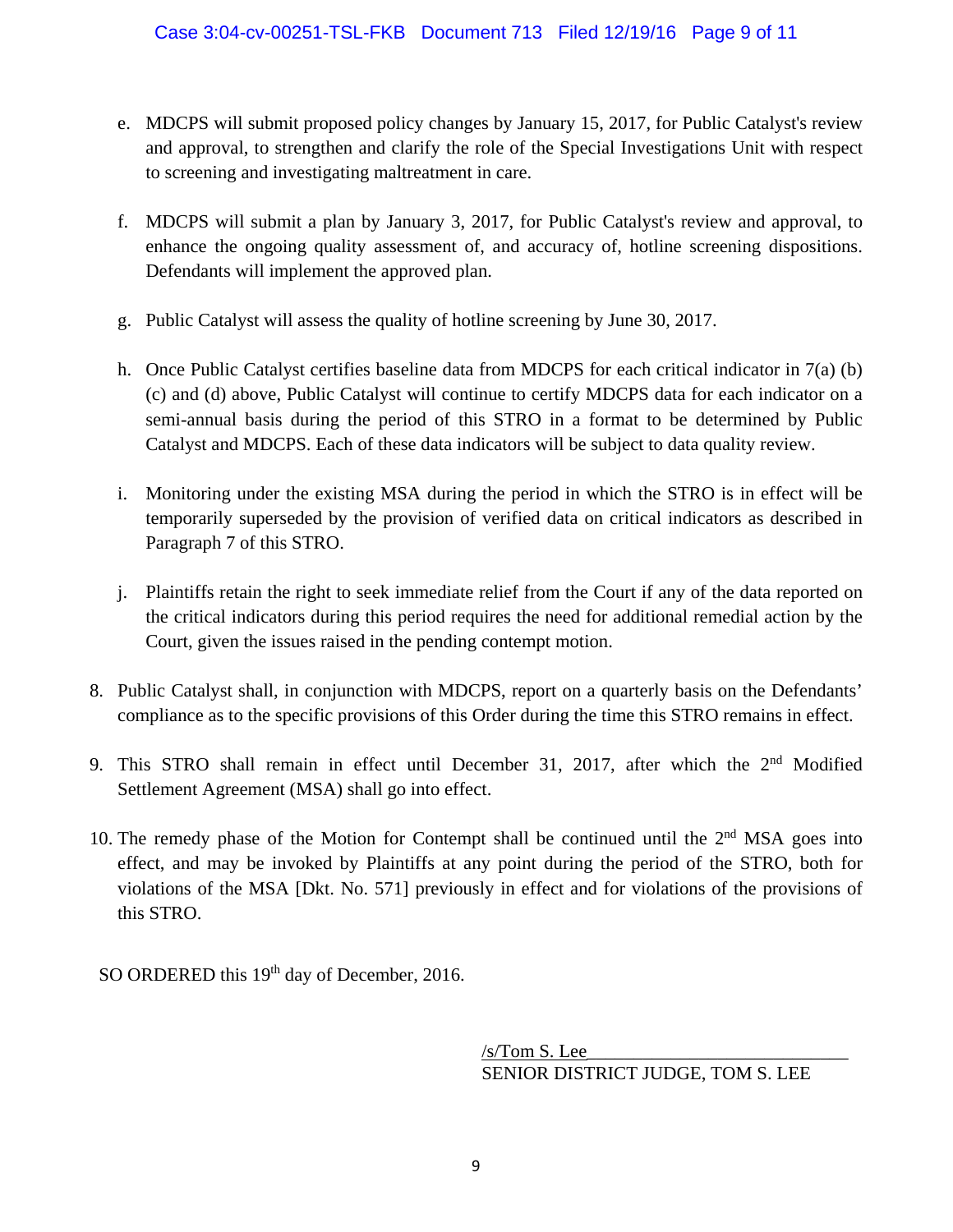### **AGREED TO AND APPROVED FOR ENTRY BY: FOR PLAINTIFFS:**

/s/ Marcia Robinson Lowry Marcia Robinson Lowry (*pro hac vice* MBN 43991) Sara Robinson‐Glasser *(pro hac vice* MBN 47547) A BETTER CHILDHOOD, INC. 1095 Hardscrabble Road Chappaqua, NY 10514 Phone: 646.808.7344 Email: mlowry@abetterchildhood.org srglasser@abetterchildhood.org

Wayne Drinkwater (MBN 6193) Michael J. Bentley (MBN 102631) BRADLEY, ARRANT, BOULT & CUMMINGS, LLP One Jackson Place, Suite 400 Jackson, MS 39201 Phone: 601.948.8000 Email: wdrinkwater@bradley.com mbentley@bradley.com

#### **FOR DEFENDANTS:**

/s/ Kenya Key Rachal Kenya Key Rachal (MBN 99227) James N. ("Jake") Adams (MBN 101538) BAKER, DONELSON, BEARMAN, CALDWELL & BERKOWITZ, PC Post Office Box 14167 100 Vision Drive, Suite 400 Jackson, MS 39211 Phone: 601‐351‐2400 Email: krachal@bakerdonelson.com

Harold E. Pizzetta, III (MBN 99867) Assistant Attorney General General Civil Division Carroll Gartin Justice Building, 430 High Street Jackson, MS 39201